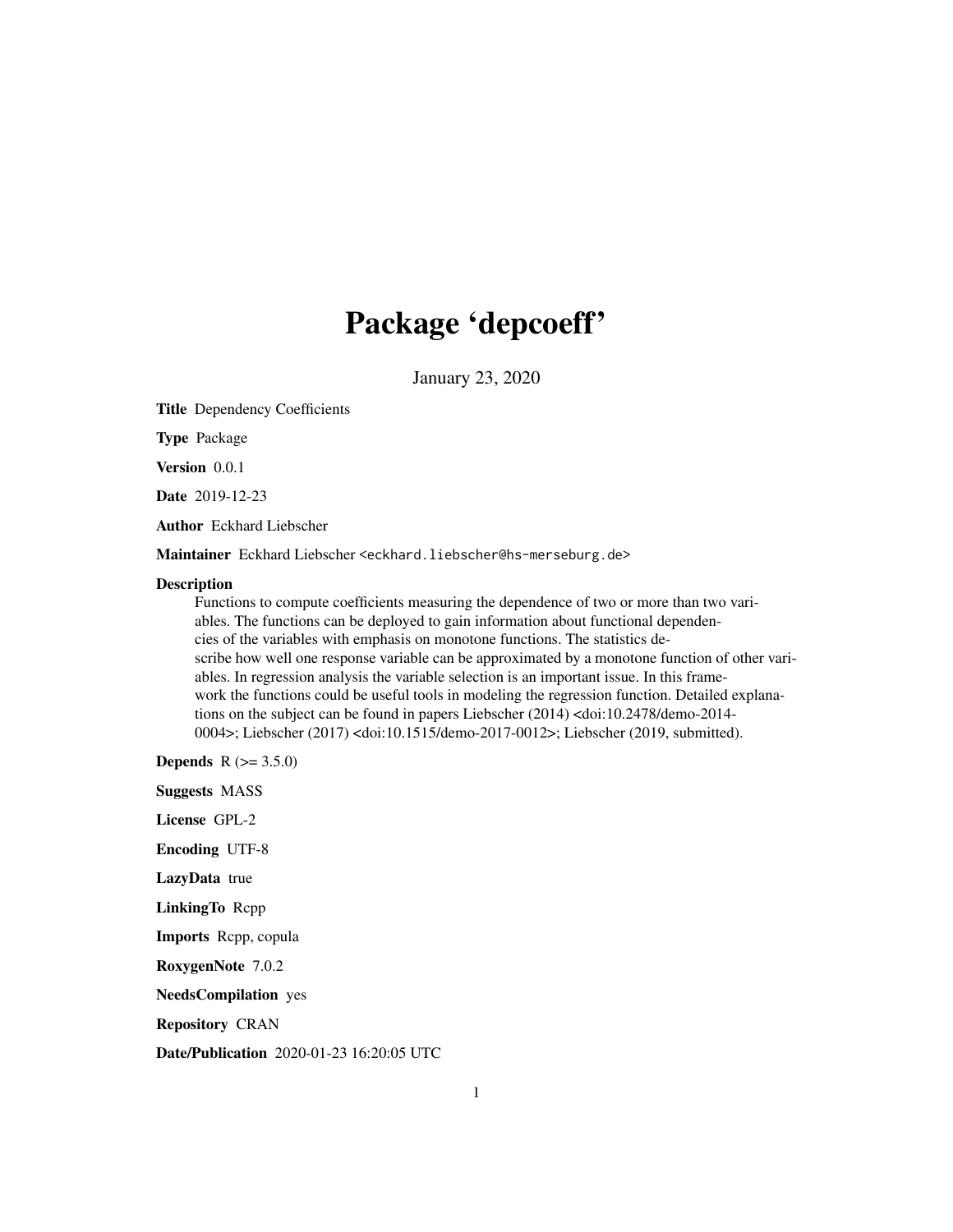### <span id="page-1-0"></span>R topics documented:

| Index |  |  |  |  |  |  |  |  |  |  |  |  |  |  |  |  |  |  |  |  |  |  |  |
|-------|--|--|--|--|--|--|--|--|--|--|--|--|--|--|--|--|--|--|--|--|--|--|--|

kendr *Kendall regression coefficient*

#### Description

The function kendr evaluates the multivariate Kendall regression coefficient. It describes how well the target variable y can be fit by a function of regressor variables which is increasing w.r.t. some regressors and decreasing w.r.t. the other regressors.

#### Usage

kendr(x,y,direction=NULL,out=0)

#### Arguments

| $\mathsf{x}$ | data matrix of regressor variables                                                                                                                                                                                                                                                               |
|--------------|--------------------------------------------------------------------------------------------------------------------------------------------------------------------------------------------------------------------------------------------------------------------------------------------------|
|              | data vector of the target variable                                                                                                                                                                                                                                                               |
| direction    | vector of length d (d is number of regressors), value 1 refers to regressors leading<br>to increasing y whenever this regressor increases, value -1 refers to regressors<br>leading to decreasing y whenever this regressor increases. If direction=NULL,<br>then all coefficients are computed. |
| out          | value 1: full output, value 0: reduced output, only coefficients that are largest in<br>absolute value                                                                                                                                                                                           |

#### Value

list of Kendall regression coefficients for several directions

#### References

Eckhard Liebscher (2019). Kendall regression Coefficient. submitted

```
library(MASS)
data <- gilgais
kendr(data[,1:3],data[,4],out=1)
```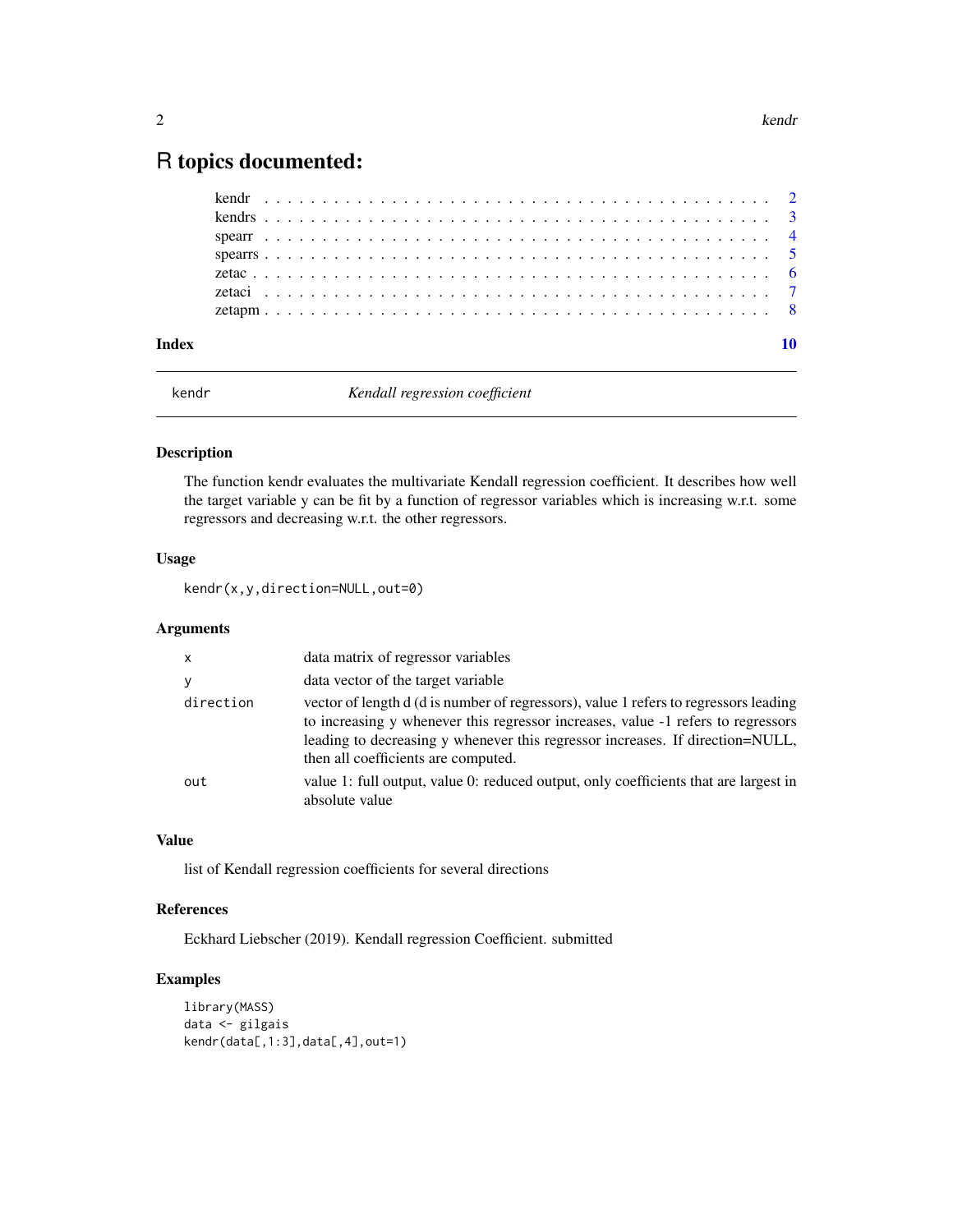<span id="page-2-0"></span>

The function kendrs evaluates the multivariate Kendall regression coefficient for two regressors and split regressor region. It describes how well the target variable can be fit in each split region by a function which is increasing w.r.t. some regressors and decreasing w.r.t. the other regressors.

#### Usage

kendrs(x,y,splitp=NULL)

#### Arguments

| x      | datamatrix of regressor variables with two columns,                                                                                                                                                                                                                                                                                                                                          |
|--------|----------------------------------------------------------------------------------------------------------------------------------------------------------------------------------------------------------------------------------------------------------------------------------------------------------------------------------------------------------------------------------------------|
| v      | data vector of the target variable                                                                                                                                                                                                                                                                                                                                                           |
| splitp | vector of length 2 of the splitting points, If p1 is the first component of this<br>vector, then the point splits the domain of the first regressor into a left region<br>of fraction p1 of data items and a right region of the remaining data items. The<br>same is done for the second regressor. As the result we obtain 4 subregions of<br>the regressor domain. default= $c(0.5, 0.5)$ |

#### Value

list of Kendall regression coefficients for the 4 split regions and the total coefficient together with the corresponding optimal directions. direction ++ means that y increases whenever both regressors increases direction +- means that y increases whenever the first regressor increases and the other regressor decreases..etc.

#### References

Eckhard Liebscher (2019). Kendall regression coefficient. submitted

```
library(MASS)
data<- gilgais
kendrs(data[,1:2],data[,3],splitp=c(0.4,0.6))
```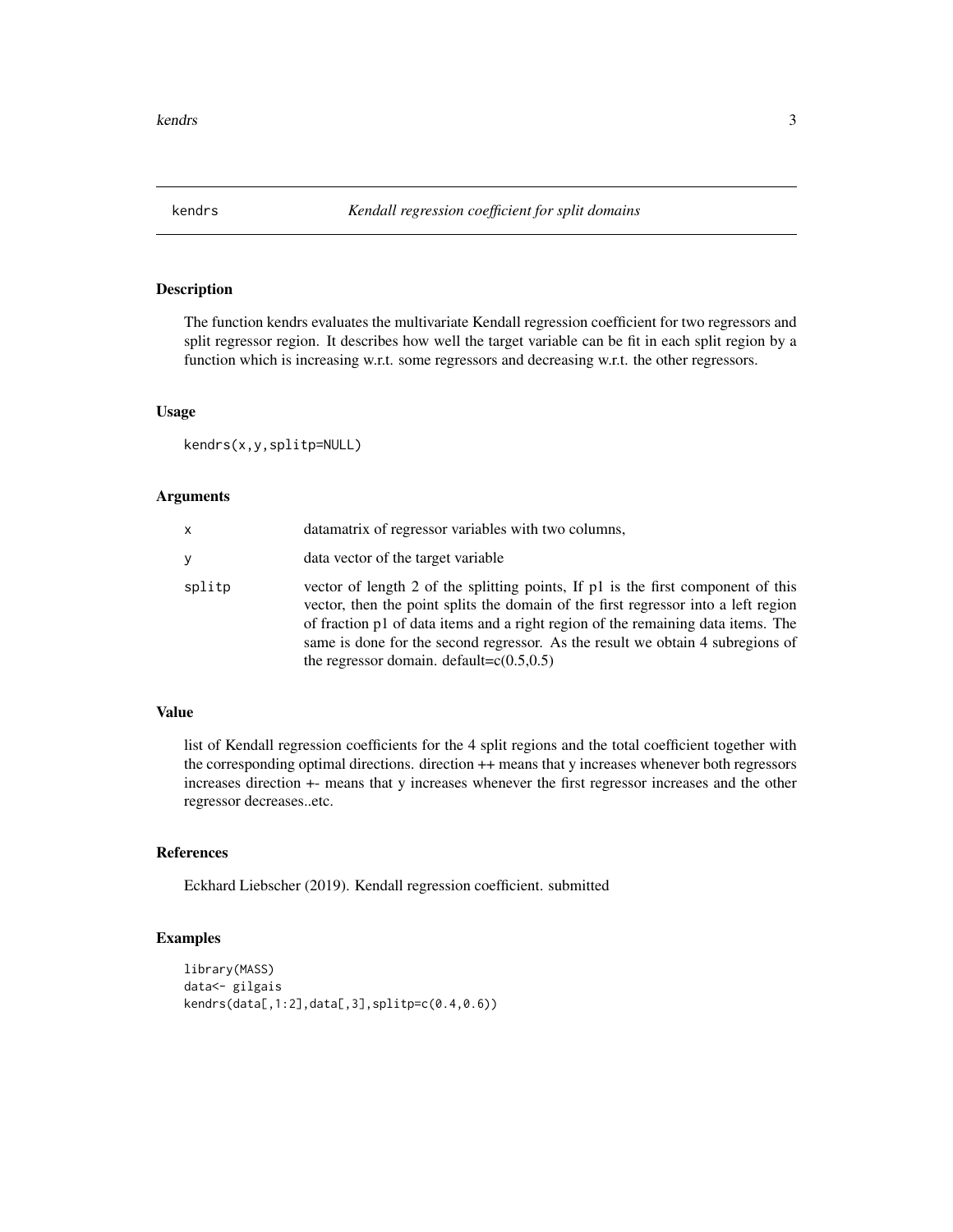<span id="page-3-0"></span>

The function spearr evaluates the multivariate Spearman regression coefficient. It describes how well the target variable y can be fit by a function of regressor variables which is increasing w.r.t. some regressors and decreasing w.r.t. the other regressors.

#### Usage

```
spearr(x,y,direction=NULL,out=0)
```
#### Arguments

| $\mathsf{x}$ | data matrix of regressor variables                                                                                                                                                                                                                                                               |
|--------------|--------------------------------------------------------------------------------------------------------------------------------------------------------------------------------------------------------------------------------------------------------------------------------------------------|
| y            | data vector of the target variable                                                                                                                                                                                                                                                               |
| direction    | vector of length d (d is number of regressors), value 1 refers to regressors leading<br>to increasing y whenever this regressor increases, value -1 refers to regressors<br>leading to decreasing y whenever this regressor increases. If direction=NULL,<br>then all coefficients are computed. |
| out          | value 1: full output, value 0: reduced output, only coefficients that are largest in<br>absolute value                                                                                                                                                                                           |

#### Value

list of Spearman regression coefficients for several directions

#### References

Eckhard Liebscher (2019). A copula-based dependence measure for regression analysis. submitted

```
library(MASS)
data <- gilgais
spearr(data[,1:3],data[,4],out=1)
```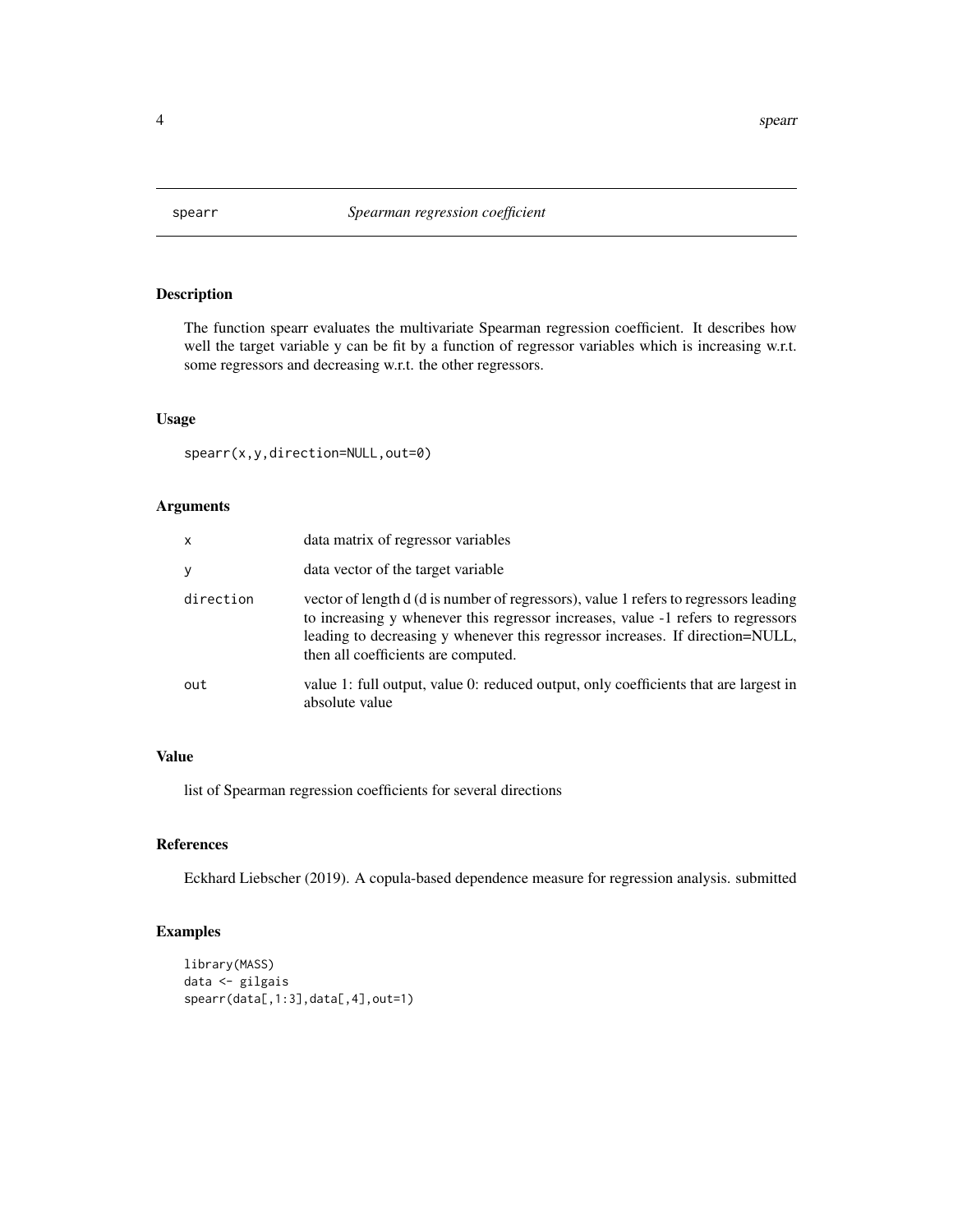<span id="page-4-0"></span>

The function spearrs evaluates the multivariate Spearman regression coefficient for two regressors and split regressor region. It describes how well the target variable can be fit in each split region by a function which is increasing w.r.t. some regressors and decreasing w.r.t. the other regressors.

#### Usage

spearrs(x,y,splitp=NULL)

#### Arguments

| x      | datamatrix of regressor variables with two columns,                                                                                                                                                                                                                                                                                                                                          |
|--------|----------------------------------------------------------------------------------------------------------------------------------------------------------------------------------------------------------------------------------------------------------------------------------------------------------------------------------------------------------------------------------------------|
| v      | data vector of the target variable                                                                                                                                                                                                                                                                                                                                                           |
| splitp | vector of length 2 of the splitting points, If p1 is the first component of this<br>vector, then the point splits the domain of the first regressor into a left region<br>of fraction p1 of data items and a right region of the remaining data items. The<br>same is done for the second regressor. As the result we obtain 4 subregions of<br>the regressor domain. default= $c(0.5, 0.5)$ |

#### Value

list of Kendall regression coefficients for the 4 split regions and the total coefficient together with the corresponding optimal directions. direction ++ means that y increases whenever both regressors increases direction +- means that y increases whenever the first regressor increases and the other regressor decreases..etc.

#### References

Eckhard Liebscher (2019). A copula-based dependence measure for regression analysis. submitted

```
library(MASS)
data<- gilgais
spearrs(data[,1:2],data[,3],splitp=c(0.4,0.6))
```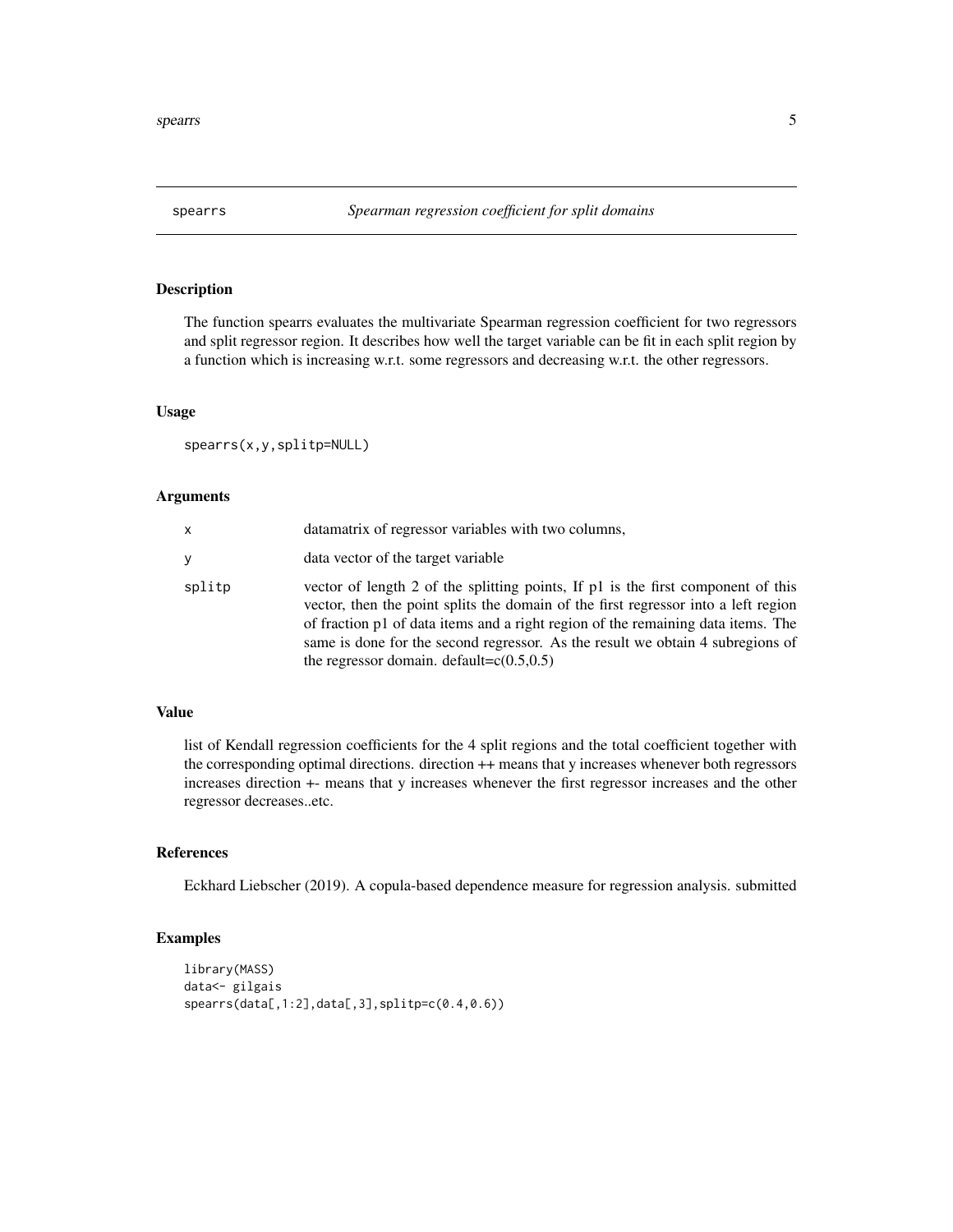<span id="page-5-0"></span>

zetac is a function to evaluate the zeta dependence coefficient (one interval) of two random variables x and y which is based on the copula. Four specific coefficients are available: the Spearman coefficient, Spearman's footrule, the power coefficient and the Huber function coefficient.

#### Usage

```
zetac(x,y,method="Spearman",methodF=1,parH=0.5,parp=1.5)
```
#### Arguments

| x, y    | data vectors of the two variables whose dependence is analysed.                                                                                                                                                                                                                                |
|---------|------------------------------------------------------------------------------------------------------------------------------------------------------------------------------------------------------------------------------------------------------------------------------------------------|
| method  | list of names of the coefficients: "Spearman" stands for the Spearman coef-<br>ficient, "footrule" means Spearman's footrule, "power" stands for the power<br>function coefficient, "Huber" means the Huber function coefficient. If "all" is<br>assigned to method then all methods are used. |
| methodF | value 1,2 or 3 refers to several methods for computation of the distribution func-<br>tion values, 1 is the default value.                                                                                                                                                                     |
| parH    | parameter of the Huber function (default 0.5). Valid values for parH are between<br>$0$ and $1$ .                                                                                                                                                                                              |
| parp    | parameter of the power function (default 1.5). The parameter has to be positive.                                                                                                                                                                                                               |

#### Details

Let  $X_1, \ldots, X_n$  be the sample of the X variable. Formulas for the estimators of values  $F(X_i)$ of the distribution function: method  $F = 1 \rightarrow \hat{F}(X_i) = \frac{1}{n} \text{rank}(X_i)$  method  $F = 2 \rightarrow \hat{F}^1(X_i) =$  $\frac{1}{n+1}$ rank $(X_i)$  method $F = 3 \rightarrow \hat{F}^2(X_i) = \frac{1}{\sqrt{n^2}}$  $\frac{1}{n^2-1}$ rank $(X_i)$  The values of the distribution function of Y are treated analogously.

#### Value

zeta dependence coefficient of two random variables. This coefficient is bounded by 1. The higher the value the stronger is the dependence.

#### References

Eckhard Liebscher (2014). Copula-based dependence measures. Dependence Modeling 2 (2014), 49-64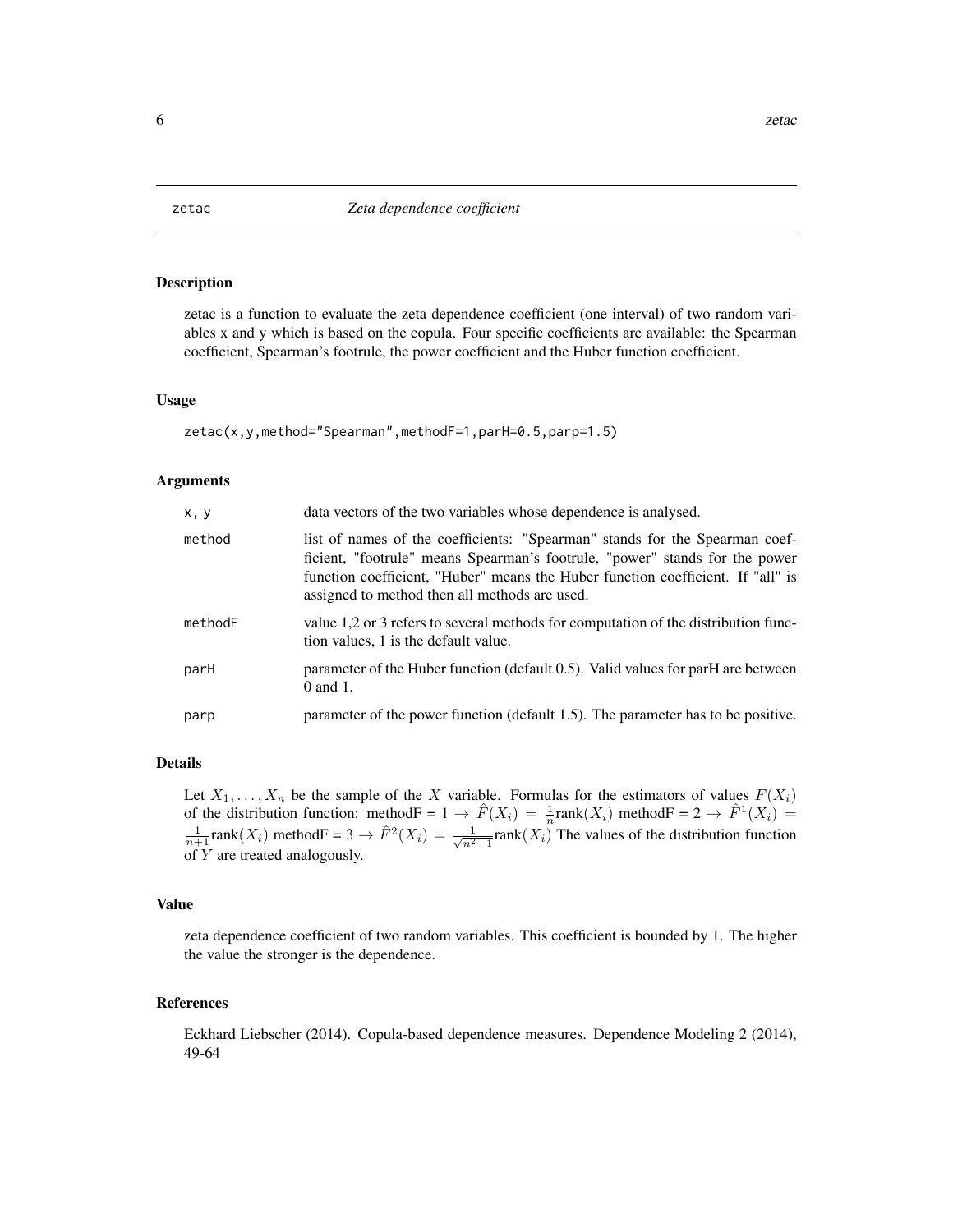#### <span id="page-6-0"></span>zetaci 7

#### Examples

```
library(MASS)
data<- gilgais
zetac(data[,1],data[,2])
```
zetaci *Zeta coefficient of piecewise monotonicity with split domain*

#### Description

The function zetaci evaluates the coefficient of piecewise monotonicity of variables x and y where the x-domain is split into a fixed number of intervals.

#### Usage

zetaci(x,y,a,method="Spearman",methodF=1,parH=0.5,parp=1.5)

#### **Arguments**

| x, y    | data vectors of the two variables whose dependence is analysed.                                                                                                                                                                                  |
|---------|--------------------------------------------------------------------------------------------------------------------------------------------------------------------------------------------------------------------------------------------------|
| a       | vector of fractions $a_i, 0 < a_i < a_{i+1} < 1$ for the splitting. A fraction of<br>$a_1, a_2 - a_1, a_3 - a_2$ of data points are in the corresponding split region. The<br>number of split regions is equal to the length of $\alpha$ plus 1. |
| method  | value (default "Spearman")                                                                                                                                                                                                                       |
| methodF | value 1,2 or 3 refers to several methods for computation of the distribution func-<br>tion values, 1 is the default value.                                                                                                                       |
| parH    | parameter of the Huber function (default 0.5). Valid values for parH are between<br>0 and 1.                                                                                                                                                     |
| parp    | parameter of the power function (default 1.5). The parameter has to be positive.                                                                                                                                                                 |

#### Details

Let  $X_1, \ldots, X_n$  be the sample of the X variable. Formulas for the estimators of values  $F(X_i)$ of the distribution function: method  $F = 1 \rightarrow \hat{F}(X_i) = \frac{1}{n} \text{rank}(X_i)$  method  $F = 2 \rightarrow \hat{F}^1(X_i) =$  $\frac{1}{n+1}$ rank $(X_i)$  method $F = 3 \rightarrow \hat{F}^2(X_i) = \frac{1}{\sqrt{n^2}}$  $\frac{1}{n^2-1}$ rank $(X_i)$  The values of the distribution function of Y are treated analogously.

#### Value

list of zeta dependence coefficients of piecewise monotonicity of two random variables containing the following elements: Spearman...Spearman coefficient footrule...Spearman's footrule power...power coefficient Huber...Huber function coefficient

#### References

Eckhard Liebscher (2017). Copula-based dependence measures for piecewise monotonicity. Dependence Modeling 5 (2017), 198-220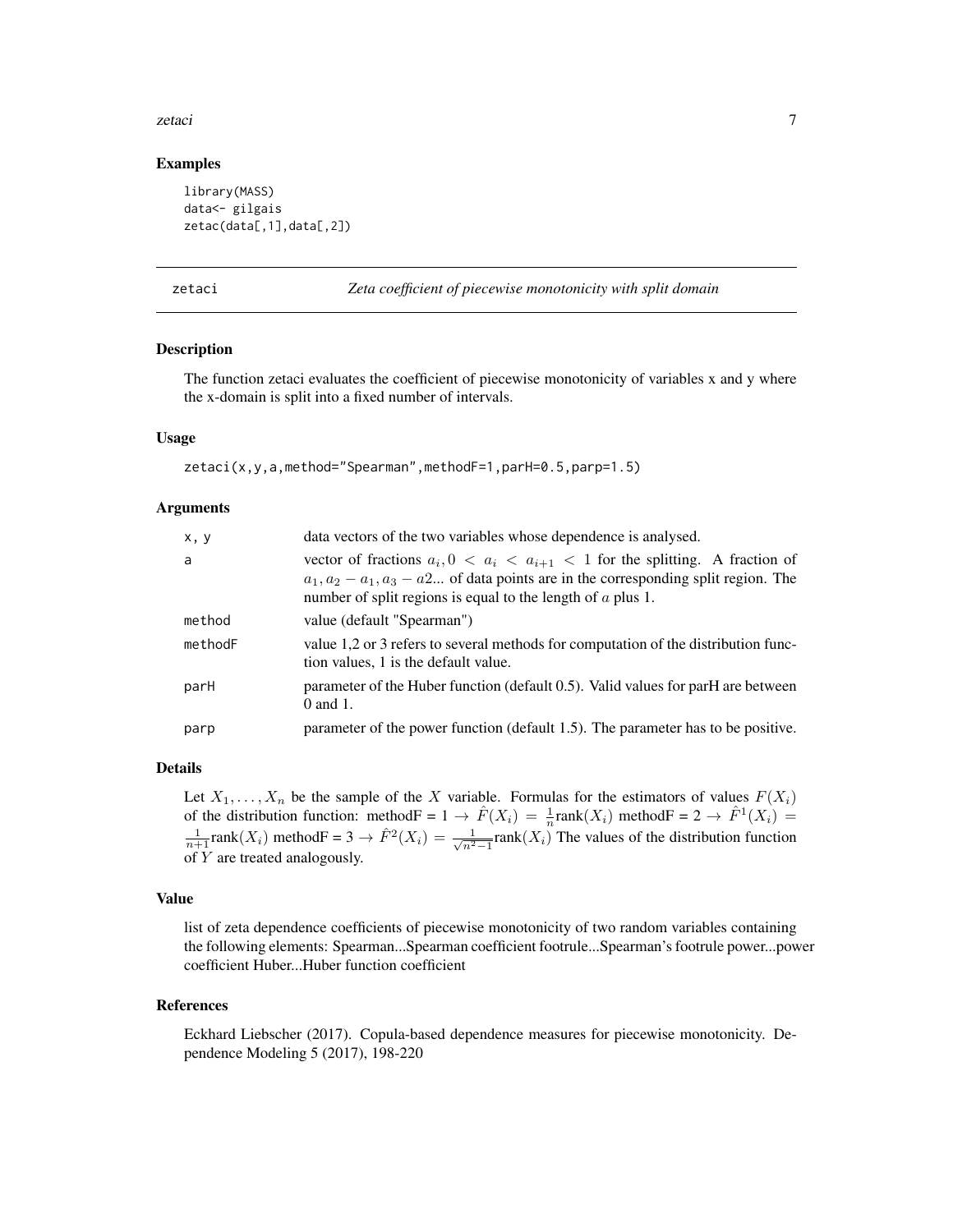#### Examples

```
library(MASS)
data<- gilgais
zetaci(data[, 1], data[, 2], a=c(0.25, 0.5, 0.75))
```
zetapm *Zeta dependence coefficient of piecewise monotonicity*

#### Description

zetapm is a function to evaluate the zeta dependence coefficients of piecewise monotonicity of two random variables x and y which is based on the copula. The regressor domain (domain of x) is split into two parts. The function searches for the optimal splitting point to obtain maximum depedence. The main part of the function is coded as C++ procedure

#### Usage

```
zetapm(x,y,amin=0.25,method="all",methodF=1,parp=1.5,parH=0.5)
```
#### Arguments

| x, y    | data vectors of the two variables whose dependence is analysed.                                                                                                                                |
|---------|------------------------------------------------------------------------------------------------------------------------------------------------------------------------------------------------|
| amin    | minimum fraction of sample items to be used for one split region                                                                                                                               |
| method  | vector of chosen special coefficients: SpearmanSpearman coefficient footruleSpearman's<br>footrule powerpower coefficient HuberHuber function coefficient, "all" refers<br>to all coefficients |
| methodF | value 1,2 or 3 refers to several methods for computation of the distribution func-<br>tion values, 1 is the default value.                                                                     |
| parp    | parameter of the power function (default 1.5). The parameter has to be positive.                                                                                                               |
| parH    | parameter of the Huber function (default 0.5). Valid values for parH are between<br>0 and 1.                                                                                                   |

#### Details

Let  $X_1, \ldots, X_n$  be the sample of the X variable. Formulas for the estimators of values  $F(X_i)$ of the distribution function: method  $F = 1 \rightarrow \hat{F}(X_i) = \frac{1}{n} \text{rank}(X_i)$  method  $F = 2 \rightarrow \hat{F}^1(X_i) =$  $\frac{1}{n+1}$ rank $(X_i)$  method $F = 3 \rightarrow \hat{F}^2(X_i) = \frac{1}{\sqrt{n^2}}$  $\frac{1}{n^2-1}$ rank $(X_i)$  The values of the distribution function of Y are treated analogously.

#### Value

list of zeta dependence coefficients (plusminus coefficient and minusplus one) of piecewise monotonicity of two random variables containing the following elements or a subset of it in this order: Spearman coefficient, footrule, power coefficient, Huber function coefficient. position1 and position2 indicate the number of the sample items where the optimized split point is located

<span id="page-7-0"></span>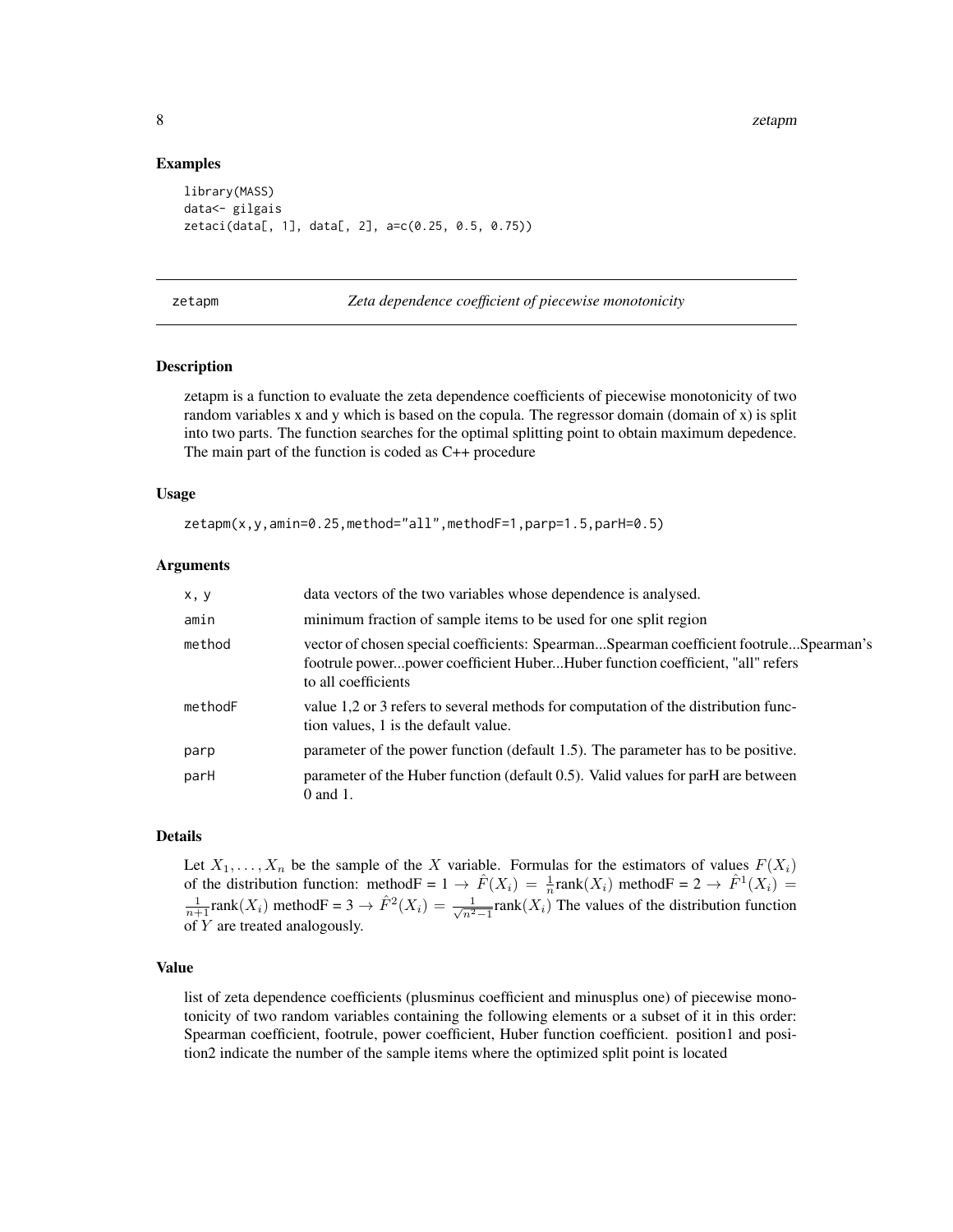#### zetapm 9

#### References

Eckhard Liebscher (2017). Copula-based dependence measures for piecewise monotonicity. Dependence Modeling 5 (2017), 198-220

#### Examples

library(MASS) data<- gilgais zetapm(data[,1],data[,2])